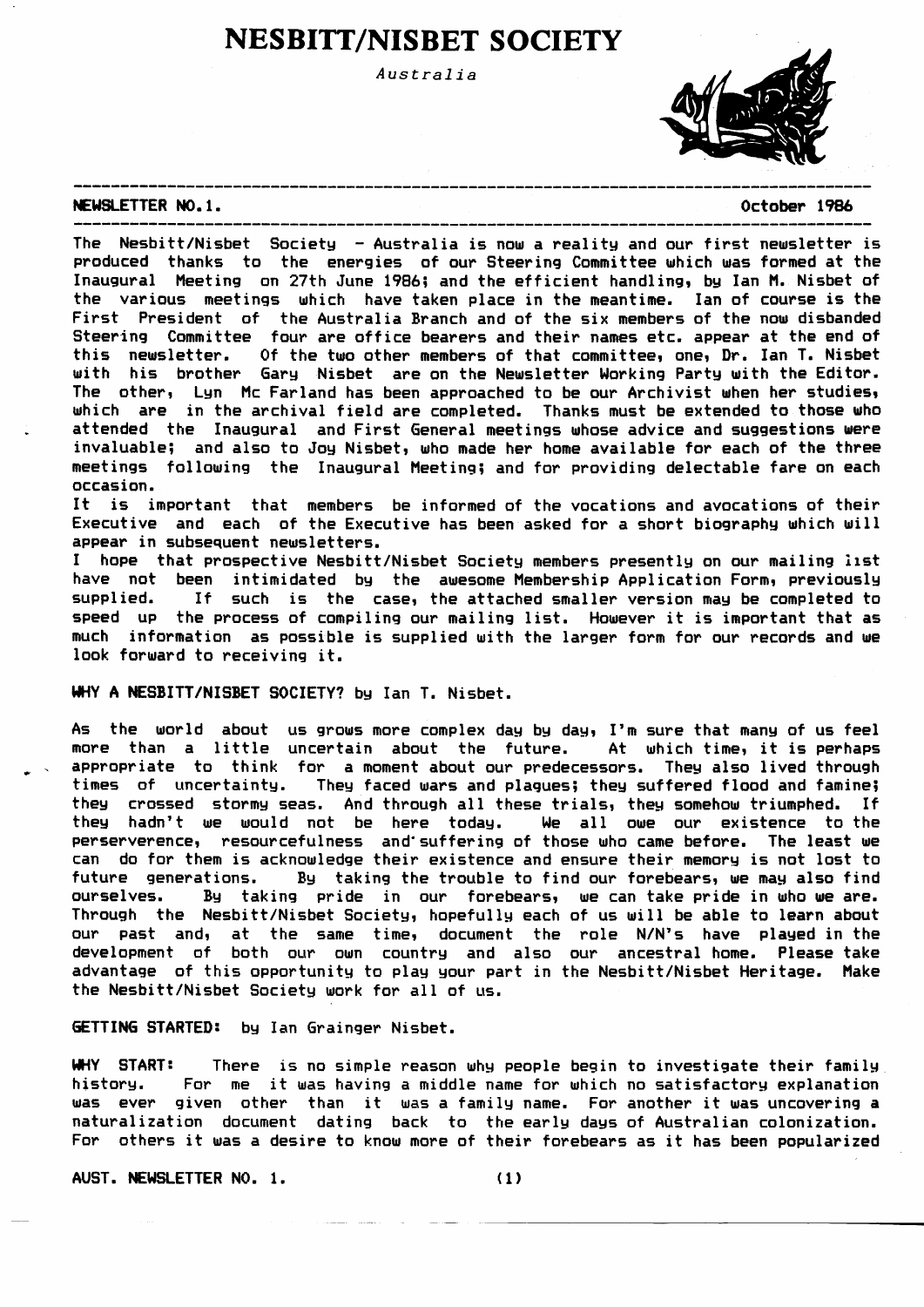to know ones "roots". Whatever the reason the study of your family history can become as absorbing as any 'who dun it' as you attempt to put the pieces of the puzzle together. However, in contrast to the detective novel, the list of characters expands as your investigations take you back into past generations.

Alexander Nisbet - The Herald (1657-1725), probably best summed it up when he wrote "To flatter no man, but to fairly and truly collect from authentic documents, seals, tombs, and other monuments, whatever may tend to honour.....and be of satisfaction of families".

WHERE TO START: Like all projects, the start is marked by small beginnings. For the student commencing to delve into family history, a major source is readily to hand; your family relatives and friends.

Families are the source of much information, (although they may not know that) ranging from highly reliable to that which may be best described as "leads". That information which is more reliable is that information which has been written down either as a legal requirement, as a record of some event, or as a means of communication. Often equally important as the written history and not to be underestimated, is that family history which has been passed down by word of mouth  $$ the oral history.

The oral history can often be the source of leads which if followed by some investigation can later be substantiated by the written word. For example, for one Nesbitt/Nisbet, the only knowledge of one brother was that he had gone to St. Louis U.S.A. Examination of the St. Louis telephone directories for some likely names and addresses, writing three letters, and some months later, 80 years of history came to light.

HOW TO START: There is no simple recipe of how to start, and each of us will have a different approach, but the family history is based on people, each individual contributing a part to the overall history of the family. Some individuals are more significant contributors than others. However as with a jigsaw puzzle the picture is not complete without all the pieces either large or small.

For each person in your family there can be written all or some of the following:

Full name: Date of Birth: Place of Birth: Male/Female. Educational History: School/College/University. Qualifications: Apprenticeships/Diplomas/Degrees. **Awards/Honours:** Employment History: War Service: Date of Marriage: Place of Marriage, etc. Children of the Marriage: Immigration: Passenger Lists, Port of Entry. Date of Death: Place of Death, Circumstances.

Much of this information is to be found readily at hand through the examination of home records, including diaries, bibles, letters, newspaper cuttings and photographs. Gaps in the information can be filled in by asking relations either directly or writing letters on specific issues. HINT!! Always include your questions on a separate sheet - to be returned on completion - with sufficient space after each question for the answer to be inserted.

Once you have exhausted your family sources of information and recorded them appropriately, you are now in a position to start to tap the sources of information which lie outside the family. Tapping the records outside the family will be the theme of an article in our next Newsletter.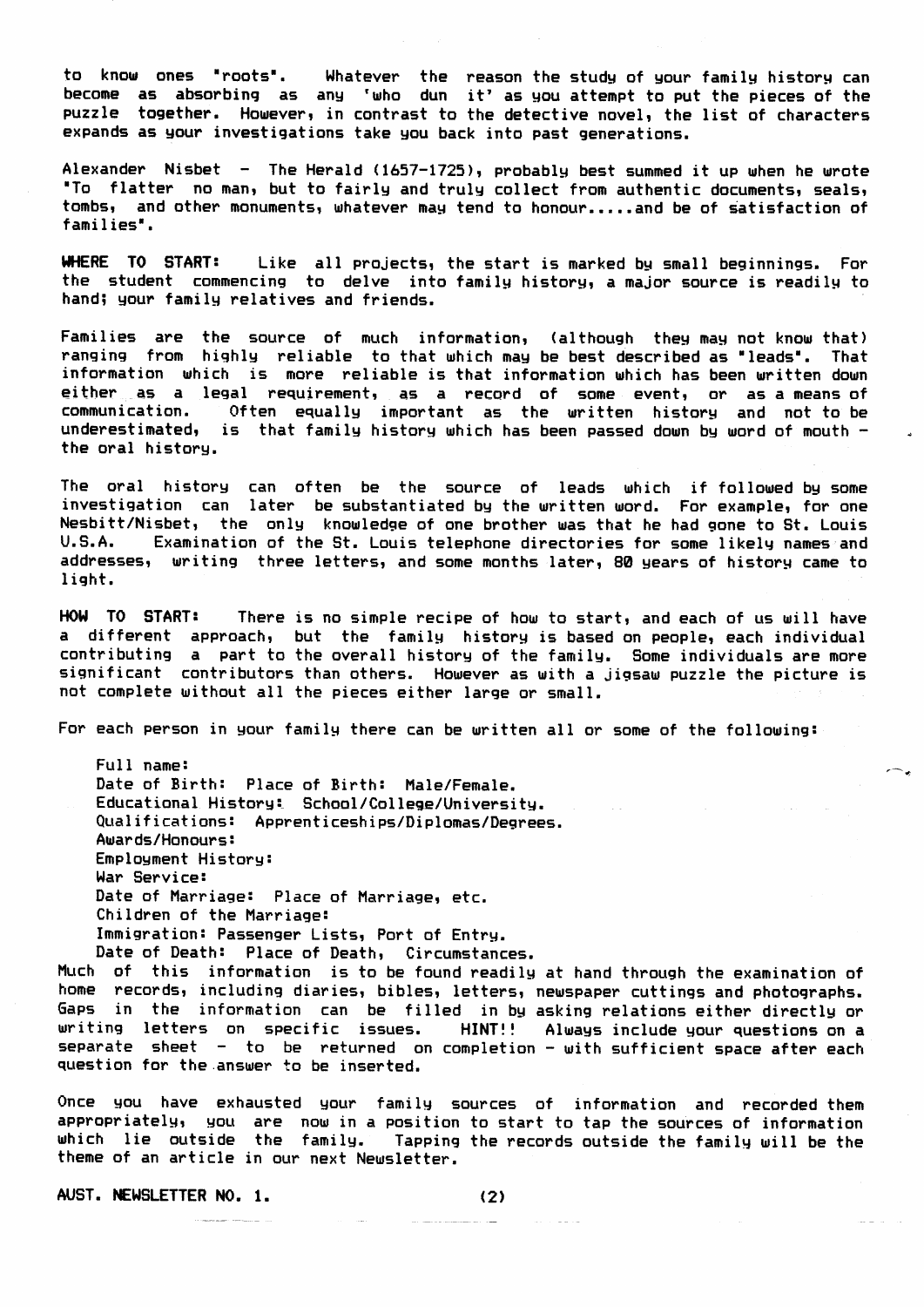In reply to my Introductory letter of 28th April 1986 I LETTERS TO THE EDITOR: received many notes and letters. It may be of interest to mention one in particular from John Nesbitt of Howick New Zealand our only member from that country. John is a retired school principal aged 75 years and the coupon was forwarded to him by his son Alan of Alice Springs Northern Territory. John is New Zealand born and is very interested in the Nesbitt/Nisbet Society and is an early financial member. With the assistance of the Northumberland Historical Society he has built a direct Nesbitt<br>tree to 1756 to Cramlington Northumberland. John's father had migrated from Cramlington in 1907 and had not maintained contact with his family back 'home'. A researcher in Northumberland from very meagre information which John had gleaned from his widowed mother was able to put John into contact with three cousins living in Cramlington and in 1974 they had an emotional and happy meeting. John says and I quote, "with considerable assistance from the staff at the County Records Office at Newcastle-on-Tyne Northumberland, I found my own family line amidst innumerable Nesbitt/Nisbets' etc., of Northumberland where the name is thicker than SMITH." He continues, "all in all the name Nesbit with it's many variations is very well established in Britain and is now widely spread throughout the world." He congratulates us for our energy and perserverence in starting the branch in Australia. Also he says "for myself, some sickness and bereavement in these later years has slowed my research, but has not dimmed my interest. Thank you for keeping me in touch". Signed: John Nesbitt. We will certainly do that John. John's son is Alan Nesbitt 6 Jasmine Court, Alice Springs Northern Territory Australia.

In a recent letter, Miss Andrina Nisbet, Regional Secretary for Scotland who hails from about as far away as one could be from us down here - the Shetlands to the north of Scotland - has passed on the Society address to a Mr. A.G. Nisbet of Christchurch New Zealand. So we may have another member from that country!

We have in our society a person well informed of NESBITT/NISBET CONVICTS: Nesbitt/Nisbet family history who is a prolific letter writer and supplier of copious quantities of relevant material.

The following relates to seven Nesbitt/Nisbet convicts, the boats on which they travelled, dates and ports of departure and dates of arrival at New South Wales.

There are conflicting reports by various authors as to the port of arrival of some of the ships. In the early Colonial days the complete east coast of Australia including Tasmania and New Zealand was named New South Wales by the British. It was not until 1856 that Van Diemen's Land was named Tasmania; after Abel Tasman the Dutch explorer who recorded sighting the coastline as early as 1642 when he dubbed it Van Diemen's Land. If the following table is referred to it can be seen that the ships could have berthed at Moreton Bay (Brisbane); Sydney; or Hobart in Tasmania and it would be correct to say that they arrived at N.S.W. The state of Queensland remained part of N.S.W until 1859. From the above preamble it is obvious that difficulties would be encountered in the identification of those Nesbitts'/Nisbets'.

| <b>NAME</b>                                                | <b>SHIP</b>                       | <b>DEPARTURE</b>            |                          | ARRIVAL | <b>SEX</b>                                                  |                      |
|------------------------------------------------------------|-----------------------------------|-----------------------------|--------------------------|---------|-------------------------------------------------------------|----------------------|
| Pat Nesbitt<br>Ann Nesbitt                                 | Atlas II<br>Minstrel              | Cork<br>England             | 30/05/1802<br>04/06/1812 |         | N.S.W. 30/10/1802<br>N.S.W. 25/10/1812                      | Male<br>Fem.         |
| George Nisbet                                              | Countess of<br>Harcourt           | Portsmouth                  | 19/04/1821               |         | N.S.W. 27/07/1821                                           | Male                 |
| Susan Nesbitt                                              | Lady Rowena                       | Cork                        | 19/01/1826               |         | N.S.W. 17/05/1826                                           | Fem.                 |
| <b>Samuel Nesbitt</b><br>Alexander Nesbitt<br>Betsy Nesbet | Guilford<br>John II<br>Margaret I | Dublin<br>Sheerness<br>Cork | 30/09/1836<br>24/01/1837 |         | N.S.W. 04/11/1829<br>N.S.W. 07/02/1837<br>N.S.W. 30/05/1837 | Male<br>Male<br>Fem. |

HEADSTONE INSCRIPTION: Found among some old papers is this reference to an inscription which was on a headstone on a grave at the Old Melbourne Cemetery. Some headstones have been removed to the Fawkner Cemetery to the north of Melbourne. This one bore the inscription: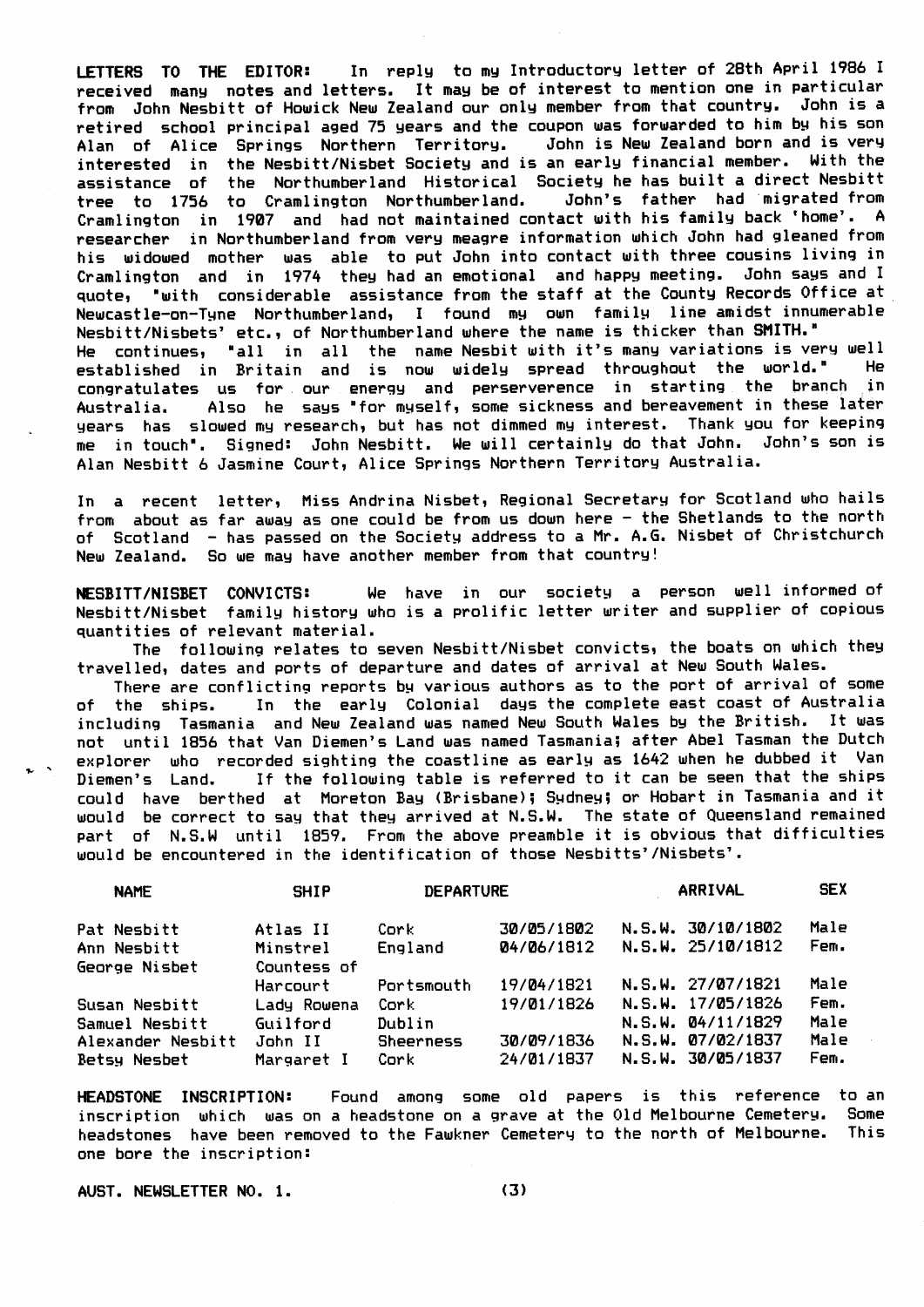"Sacred to the memory of Caroline NESBIT Wilkie the beloved wife of James Malcolm Esq., of ORLIG, who died 15th November 1853 aged 30 years". Maybe this information will provide a clue for a society member.

THANK YOU: I would like to thank Bill Kelsey editor of the U.S.A. Newsletter for his support and advice since we started corresponding in May 1986 and also introduce him to our members who in the near future will be reading some of his work. His name is William B. Kelsey and to use his own words from the U.S.A. Newsletter Vol. XIV No.2. of the Spring of 1986 says: "more familiarly known as 'Bill'. I'm married with two children, both of whom live and work in California. I'm retired from a career in the heavy construction equipment industry, living with my wife in Panama City, a small city in the Panhandle of Florida, midway between Tallahasse, the capital, and Pensacola to the west. I am a Nesbitt descendant through my maternal line. My immigrant ancestor was Nathanael Nesbitt, whose documented presence first surfaces in the mid 1700's". As Newsletter Editor Bill introduced the Boar's Head Logo, which we and the U.K. branch have adopted. Three Boar's Heads, as many members may know appears on the Nisbet Coat of Arms. Our Logo was designed by Mrs. Thelma Pelleu of Sun City Arizona who occupies the position of Regional Officer for the region.

**APOLOGIES:** My apologies to Brian Nesbitt our Regional Officer for the A.C.T. I omitted to submit Brian's name to Bill Kelsey as our R.O. for that area, and as a result Brian's name will not appear in the U.S.A. October publication as holding that office. Also our President's Post Code was shown incorrectly in our recent Report. Both errors have been rectified in this Newsletter.

**GENERAL:** If the U.S.A. October Newsletter arrives in time we will extract relevant items for publication in this issue. Items from the U.K. Newsletter which arrives about three weeks after Bill Kelsey's and is basically the U.S.A. Newsletter with additions, may be used in our next issue in January. The Newsletters of the Nesbitt/Nisbet Society are not protected by copyright and we are free to use part or all of each-other's publications. This arrangement will ensure that relative information is available to the members of all branches.

MEMBERS INTEREST: Each member is permitted 2 entries in The N/N. Newsletter each year and a personal card (5" x 3") or sheet of paper filled in as shown below is to be supplied. Please show your ID No. which will appear on your address label.

| $\parallel$ ID XX. NESBET J.J.H. $(Mr_{\star})$<br>Н.<br>1111 Howard Street,<br>$\mathbf{1}$<br>Bendigo, 3888<br>$\mathbf{F}$ and $\mathbf{F}$<br>Victoria, Australia. | : Card 1. need be submitted only<br>: once regardless of the number of<br>: families being researched.      |
|------------------------------------------------------------------------------------------------------------------------------------------------------------------------|-------------------------------------------------------------------------------------------------------------|
| : Member's ID. XX.<br><b>CARTER</b><br>$\mathbf{1}$<br>WASHINGTON D.C. U.S.A. -1861<br>: EAGLEHAWK VICTORIA AUSTRALIA +1853<br>BENDIGO VICTORIA AUSTRALIA +1856        | : Card 2. 50 words may accompany<br>I this card. Please keep the entry<br>I brief, to the point, and PRINT. |

ANOTHER LINK: Mrs. Hilda Maud Richards, nee Nesbit, aged 96 years and living at Bendigo Victoria, referred to in our Report of September last, has been linked with yet another member - Mrs. Evelyn Clark, nee Nesbit, of Eden Hills South Australia. Evelyn writes, in part, "About my Aunt who lives in Bendigo - Yes, she is my father's sister - I was surprised when I saw her name in the newsletter (report) I wrote to Ian Nisbet right away."

It is rewarding that we have had our successes, even before the publication of our first newsletter, and we hope that such achievements continue.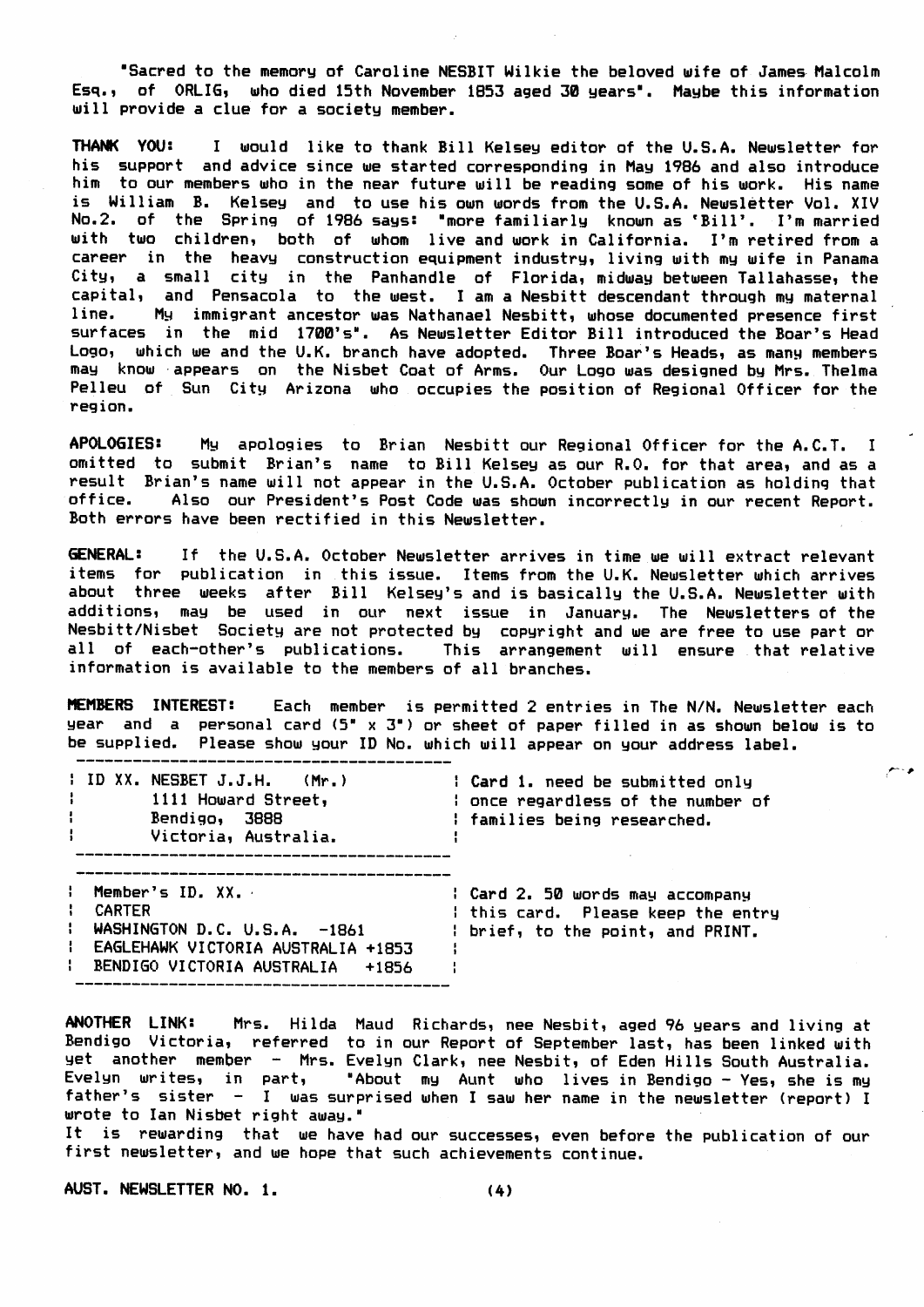SUB GROUP ACTIVITIES: Our two Sub Groups have not been idle.

WHERE DO I GO NOW? A workshop on tapping resources outside the family - arranged by the Education/Information Sub Group - will be held on Saturday 25th October 1986 at 7 Plant Street Malvern. In attendance will be people who will be able to provide guidance in your family history investigation. It is primarily aimed at people who have recently commenced their investigations and are seeking guidance to further their research. Brinq along uhatever infornation gou nag have.

| Details: | 'WHERE DO I GO NOW?'             |
|----------|----------------------------------|
| Date:    | Saturday 25th October 1986.      |
| Time:    | $2$ P.M. $-5$ P.M.               |
| Place    | 7 Plant Street, Malvern.         |
| R.S.V.P. | Heather Ames (03) 20 3088 (A.H.) |

VICTORIAN GATHERING: The Social Committee Sub Group asks Victorian members to keep Sunday 30th November free for a family get-together in the form of a picnic commencing: at NOON. Victorian members will be notified by mail as soon as a suitable venue has been selected. Interested interstate members are welcome to attend and should contact the editor for further information. Ph. (03) 467 2618.

A GATHERING of the descendants of John George Mitford Nesbit to celebrate the 130th Anniversary of his arrival at Castlemaine in 1856 is mooted for Sunday 23rd of<br>November. The Gathering will take the form of a picnic lunch at the gardens to the The Gathering will take the form of a picnic lunch at the gardens to the north of the town. Electric barbecues are in situ. Enquiries to the editor or to Mrs. Pearl Nesbit of Castlemaine.

CAUSES OF DEATH STATED ON MISSOURI, U.S.A. DEATH CERTIFICATES: The following article appeared in the U.K. Society N/N Newsletter Vol. II, Nov. 3, 1984 and had been carried previously by the Iowa City, Missouri, Genealogical Society Newsletter.

The Causes of Death Listed on Missouri Death Certificates found by a Researcher:

1. Died suddenly – nothing seriously wrong.<br>2. Worn out.

Worn out.

3. Went to bed feeling well - woke up dead.

4. Don't know - never been fatally ill before.

5. Don't knou - died uithout the aid of a phgsician.

6. Blow on the head with an axe - contributing cause - another man's wife.

# NESBITT/NISBET SOCIETY - AUSTRALIA

Application For Membership

ID,.,,,.(No, on Address Label).

To the Treasurer: Please find enclosed my Cheque/Money Order for \$10.00 being my subscription for the year 1st September 1986 to 31st August 1987. This amount is to cover my membership and the four-Nesbitt/Nisbet-Newsletters. Copy-deadline is 30 days prior to the first day of the month of publication

SURNAME.......................Dr/Mr/Mrs/Miss/Ms. Post Nominals................

6I VEN NAT'IEs.

ADDRESS.

Please forward with remittance to Treasurer Nesbitt/Nisbet Society – Aust. P.O. Box 84 Caulfield East, 3145, Victoria.

This form may be photo-copied and passed on to a relative or interested friend

AUST. NEWSLETTER NO. 1.

(5)